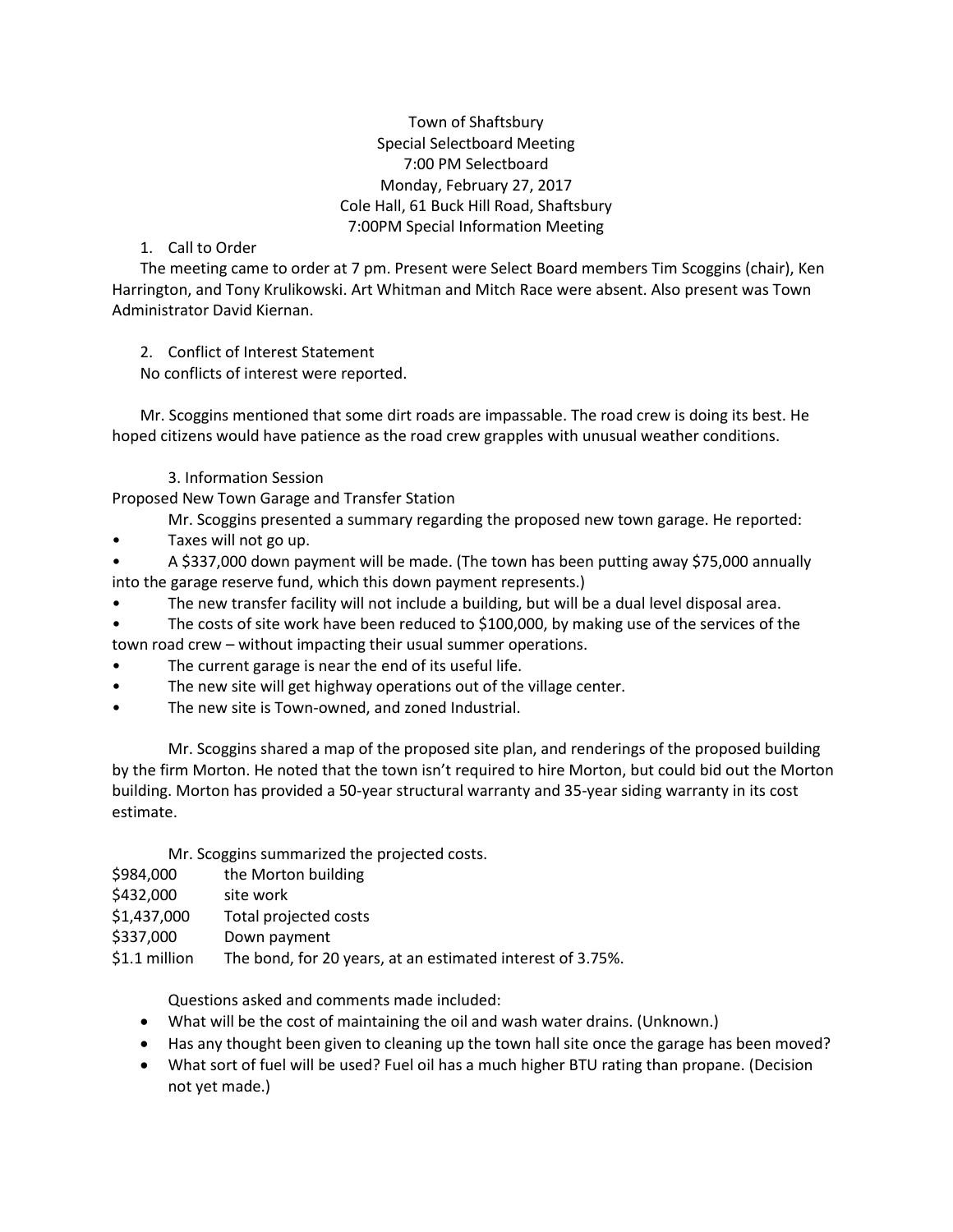- Will there be a fueling station at the site? Yes, the existing keyed tank and containment facility will be moved to the new site.
- The 50-year warranty is a great unknown. Asking other bidders to meet that specification could mean no one will bid. The Select Board and citizens discussed what was the best way to bid out the project. Mr. Harrington noted Morton would charge about \$40,000 to provide biddable specifications, and that if it won the bid, that \$40,000 would be deducted from the final cost. It was suggested that calling for a shorter warranty period could cost less than the projected cost of the bidding documents. It is hoped at least 3 companies will bid.
- What is more likely: a power failure on North Rd. or at Cole Hall? (Unknown.)
- Will an emergency-worthy generator be installed? (No, the existing 3.5 HP generator will be moved to the site. It will enable the crew to open and shut the bay doors.)
- Will the roads suffer because \$75,000 annually for 20 years will go toward the bond? (Those are two different questions. We need a new garage, and the Town will meet its road infrastructure challenges.)
- Effect on the tax rate? (\$75,000 annually equals about 2 cents on the tax rate.)
- The proposed site could be isolated by flood waters in a storm like Irene.
- Although the new garage won't raise taxes, school needs COULD result in a tax increase this year and in years to come. (The school budget is not the Select Board's responsibility.)
- A 15% contingency is included in the figures cited.
- The timing is of concern. Maybe our roads are more important now than having a new garage. What about moving salt and sand storage and some equipment storage to the North Rd. site to provide a little more space at the Town Hall site as an interim solution?

## Proposed Zoning By-Law Changes

Mr. Scoggins presented proposed changes to the zoning bylaw, which include:

• Some Conditional Use requirements in commercial districts have been softened to Permitted Use with Site Plan Review. (This reduces uncertainty for new property owners.)

• Village Commercial Zone renamed Village Center Zone, envisioning a high density, mixed use area like village centers of many small towns. Some setbacks were reduced as few current properties comply, and the Village Center Zone combines our two small village districts.

• Most Conditional Uses are now Permitted with Site Plan Review. Restaurants, retail and mortuaries, however, remain Conditional.

When site plans are required, going forward they must be prepared by a "licensed design professional" (with some exceptions). This will reduce significant problems caused by owner drawn site plans.

• Paran Acres is rezoned from Rural Residential (RR-40) to Village Residential, in acknowledgment that most properties do not meet lot size requirements.

• Conditional uses in Roadside Commercial District have been expanded to include restaurants.

• Permitted uses in Forest and Recreation District have been expanded to include "commercial or non-commercial facilities supporting non-motorized low-impact dispersed recreational activities suitable to the forest environment."

• A new user guide explains the permit process in general and in detail. A Table of Uses quickly shows what's allowed in different zones.

## 3. Other Business

Members of the board discussed how to proceed with discussions regarding closing roads or restricting access by weight during weather periods such as those present at the time of the meeting.